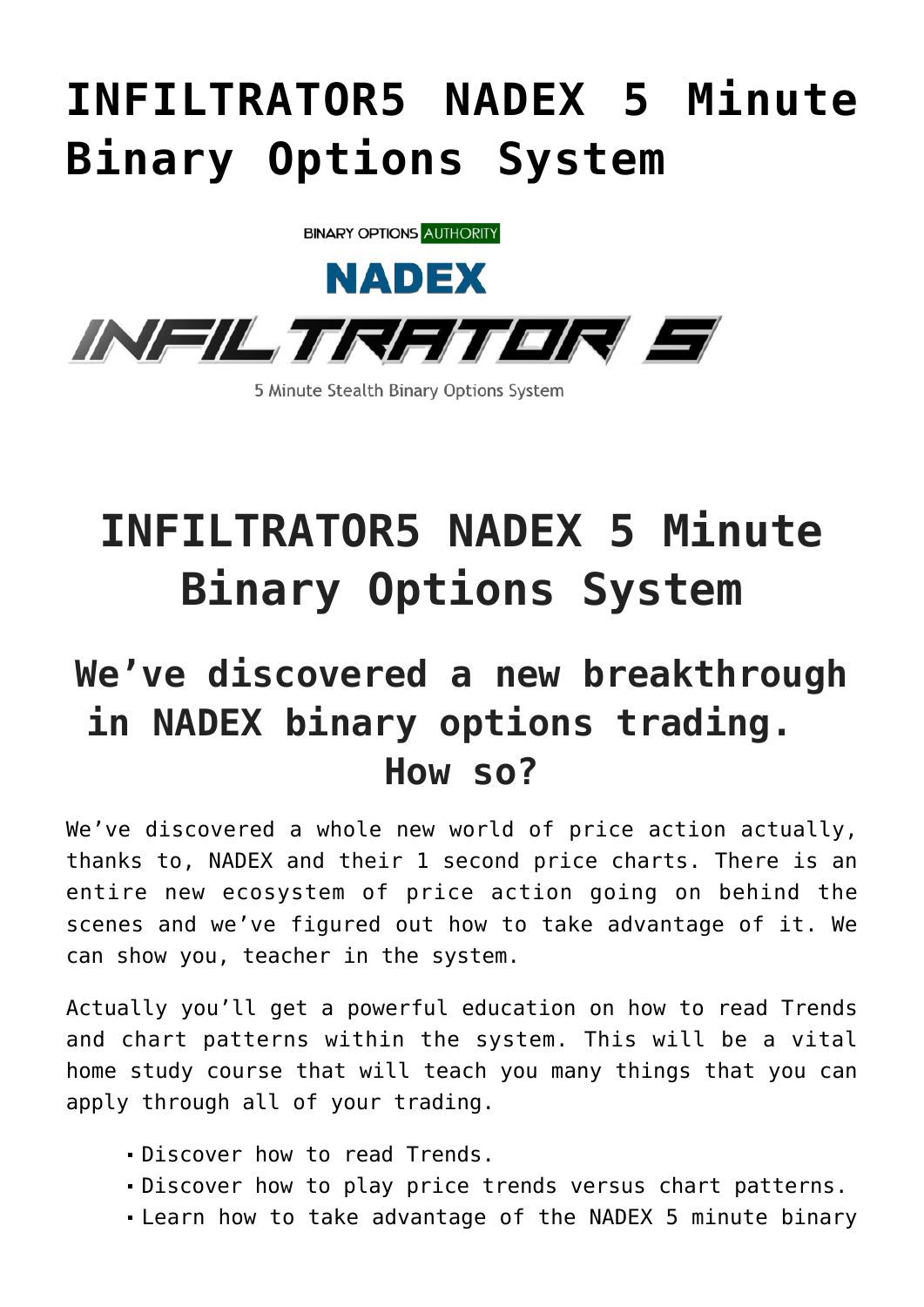option with extreme precision.

Learn how to enter into a NADEX 5 minute binary option wave of 4 and way better than everyone else does.

This NADEX 5 minute binary option system will have you taking Precision entries.

The system will give you a pinpoint entry and sometimes multiple entries per 5 NADEX binary options cycle. You will learn to trade in ways you never thought of before.

Now I know some of you are really are bent on trading NADEX 5 minute binary options and if you had a shorter-term binary you would probably go for that too. That said I think the greater opportunities on the two-hour binary 20 minute binary but for those who want to champion the NADEX 5 minute binary option then this is the way to go!

Actually the precision style of entry with this NADEX 5 minute binary option system it's so excellent that you have the potential to do very well. That said we still like to take a systematic approach. We looked our entries very systematic and our position sizes very even, fractions of our trading account size.

You want to start out with his system practicing on the demo account and then starting with one contract. The system will be worth your time to learn because it will help you in your training so much.

A lot of tend to rush into a trading system and not pay their dues in learning the system, small dues and do you compared to anything else. But you're not one to do that; you're going to win and become a winner in your training. So you'll pay your dues and make great trading happen.

I know you will. I know. So if you really want to have a chance to dominate in NADEX5 minute binary options then you want to pick up a copy of this system today. You can do so by